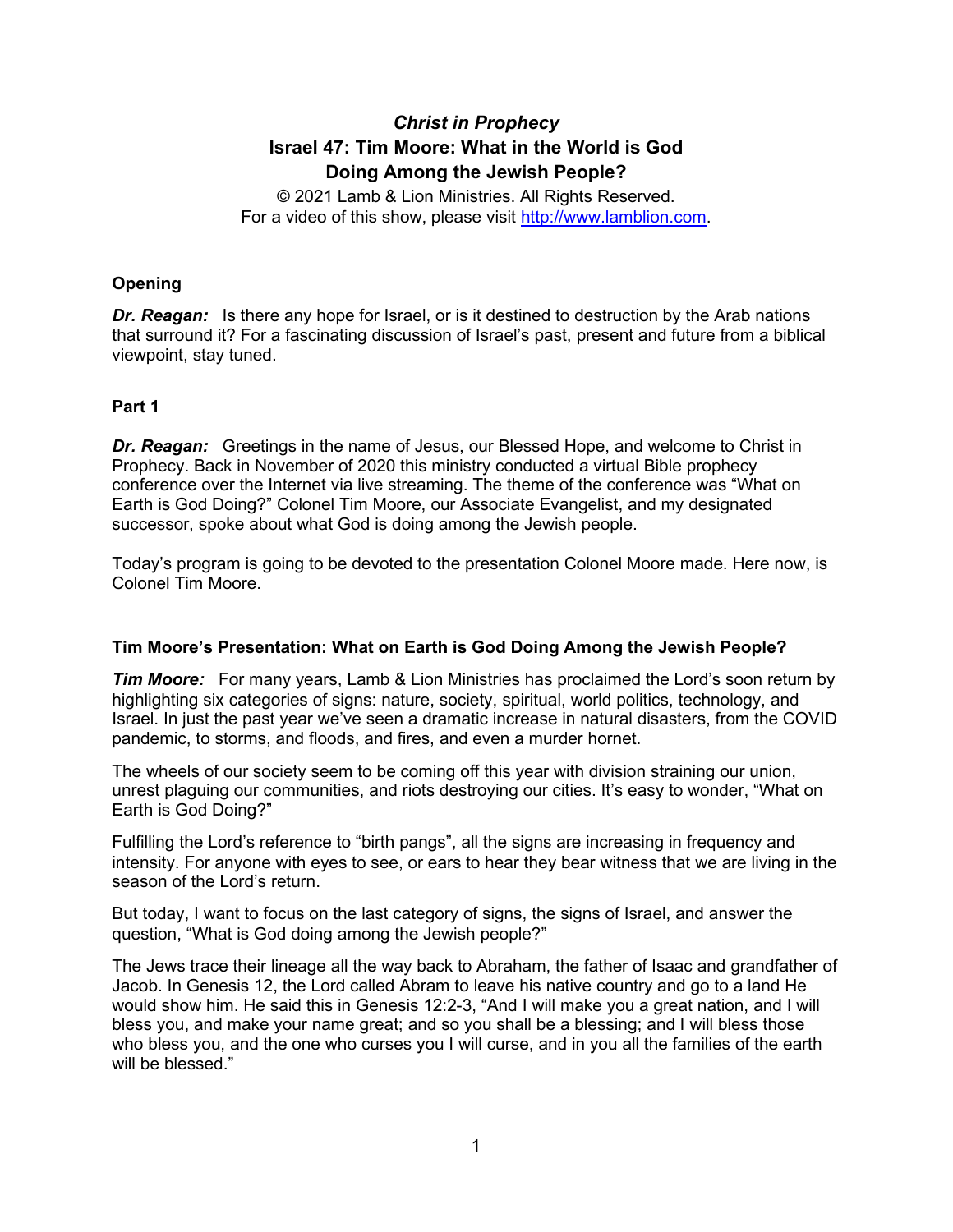Why did God choose Abraham? What superlative character trait did God see in him? Well, Genesis does not answer that question directly, but it does record that Abram believed God and obeyed Him.

Even predating Abraham, the Lord deemed Noah to be righteous and blameless in his generation because he "walked with God." And Noah passed a blessing on to his son Shem, Abram's ancestor. To this day, Jews are considered Semitic people, and hostility toward them is called anti-Semitism.

Early in His interactive relationship with Abram, God cemented the audaciousness of His promise to multiply Abram's descendants by renaming Him Abraham "the father of many nations."

God also established a Land Covenant, promising a portion of real estate in what we now call the Middle East to Abraham and his chosen descendants, even though their possession of that Promised Land would not come to pass for many hundreds of years.

Beautifully, I would add, God also foreshadowed a clear Messianic promise to Abraham. In response to Abraham's inquiry about the timing of God's fulfilment to send a son of promise, God said, "Is anything too difficult for the LORD? At the appointed time I will return to you." God affirmed His covenant relationship with Abraham's son Isaac and reaffirmed it with Jacob. His renaming of Jacob provided the namesake that would forever mark the Jewish people: Israel.

The lineage of blessing continued down through Israel's sons. Well, in fulfillment of God's declared timeline, the children of Israel languished in captivity for 400 years in Egypt. Then, the LORD delivered them under the leadership of Moses, and provided clear instructions for setting themselves apart from the pagan world in order to stay in close relationship with Him.

For many years, God's own Shekinah Glory, His very presence, dwelled in the midst of the Jews, first in the Tabernacle and then in the Temple. In that regard, the prophetic promise of Zechariah 8:23 was once a reality to the Jews: Any number of people could have grabbed the garment of a Jew and exclaimed, "Let us go with you, for we have heard that God is with you." And indeed, He was!

But Moses warned the children of Israel about the consequences of disobedience. In Deuteronomy 28:15-68, God described the rejection, isolation, and dispersal of His own chosen people if they failed to honor Him, and to obey His commandments.

Time and time again, the Jews grew complacent about their relationship with the LORD. They took for granted that having been chosen they were immune from God's judgment and safe from His wrath. They ignored the prophets who warned them to put aside their idolatrous ways. And as Paul Harvey would say, we all know the rest of the story. The northern kingdom of Israel was overwhelmed and obliterated. Later, the Babylonians conquered Judah and destroyed Jerusalem, including the Temple. Seventy-years after that, God motivated Cyrus to allow Jews to return to the land to rebuild the city and the temple. Eventually, Jews became predominant in the land once again, although never with the same power and influence as when David and Solomon reigned.

Over time, the Jews once again grew smug in their appreciation of their chosen status. So, by the time Jesus ministered among them, He observed, "Rightly did Isaiah prophesy of you: This people honors Me with their lips, but their heart is far from Me." Approaching the city of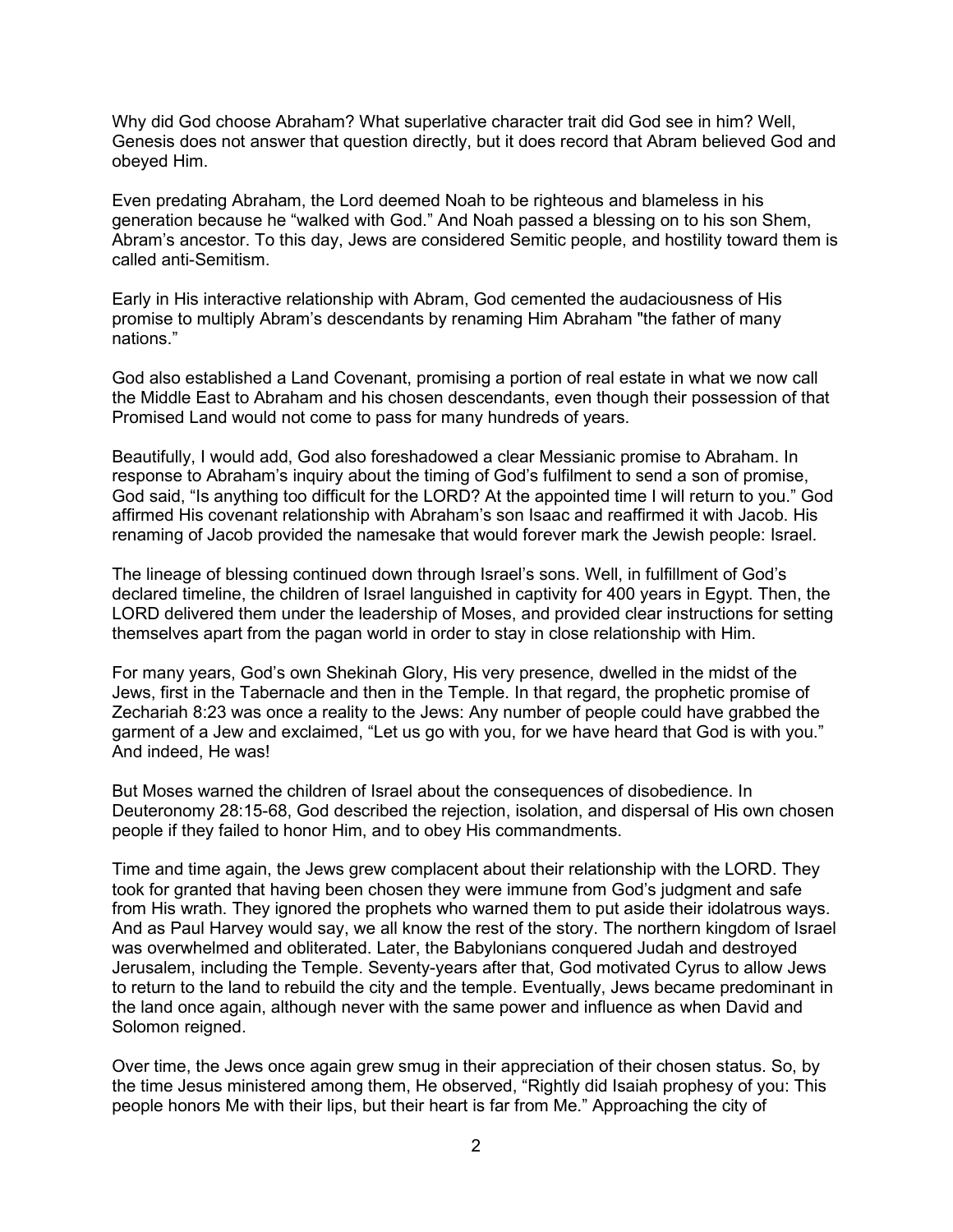Jerusalem just prior to His final Passover, Jesus wept and lamented Jerusalem's impending destruction, to the point that one stone would not be left on another, because He said, "You did not recognize the time of your visitation."

Two-thousand years earlier, Moses had already been told that Israel would indeed turn away from the Lord. Less than 40 years after their rejection of Jesus as Messiah, God delivered the punishment Moses prophesied in Deuteronomy 28 and 29: dispersion, persecution, and desolation of the Land. So far I've laid the foundation of what happened to the Jewish people throughout Biblical history. By the 20th Century, their hope was virtually snuffed out.

But Israel's faithlessness did not cancel the promises of God. Through Moses He also promised Israel He would "never fail them or forsake them." The Lord reiterated His faithfulness through other prophetic promises. I actually get excited reflecting on these ancient promises. Why? Because so many of them were fulfilled in my own lifetime, or the lifetime of my parents. People who express a desire to see a modern-day miracle simply don't have eyes to see what the Lord is doing.

Just consider what the Lord has done for the Jewish People. He said he would scatter them around the world but preserve them as a distinct people. He did that, even as they suffered generations of persecution in the Diaspora. Even as they were oppressed and killed in pogroms. Even as they suffered, and millions died in the horror of the Holocaust. Through it all, they maintained a common identity as Jews. What other ancient people group that was scattered and oppressed still exists in the world today?

Where are those other ancient peoples? He also said that He would regather them from the four corners of the world, even saying to the North, "Give them up!" And to the South, "Do not hold them back!" You should know that in 1948 there were about 600,000 Jews in Israel—a tenth as many as were killed in the Holocaust. Today there are over 6.8 million Jews in Israel, almost half of all the world total. And over 76% of Jews are Sabras; born in the Land of Israel.

He also promised that He would reestablish Israel as a single nation, in Eretz Israel, their own Promised Land. And He did that on May 14, 1948. That single event has more prophetic significance than most Christians realize even today. It's like God restarted the prophetic clock marking time to the Rapture and to the glorious second coming of Jesus Christ.

But He also said that their land would become desolate and barren, but be rejuvenated when the Jews returned home. The desolation of the land of Israel has been well-documented. When Mark Twain traveled to the Holy Land in the late 1800's, he described a wasteland, sparse of population and with little vegetation. Today, the land is teeming with life once again, and producing bountifully.

Well, there is another reason that the Lord said that He would restore the Jews. He said that He would revive their ancient language. And He did just that, raising up Eliezer Ben Yehuda to inspire them as they returned to Israel to adopt their spoken language as being Hebrew, the official language of Israel. I have to tell you that even in my own home we speak a little Hebrew on a daily basis. Every time my grandson runs in and calls out, "Saba, Saba," the Hebrew word for grandfather. Now, my wife likes to say it is the word for old man, but nevertheless, we are speaking Ancient Hebrew even in my home.

But the Lord also promised that the Jewish people would never again be uprooted from their ancient homeland. And, in spite of repeated wars and ongoing threats from the Arab nations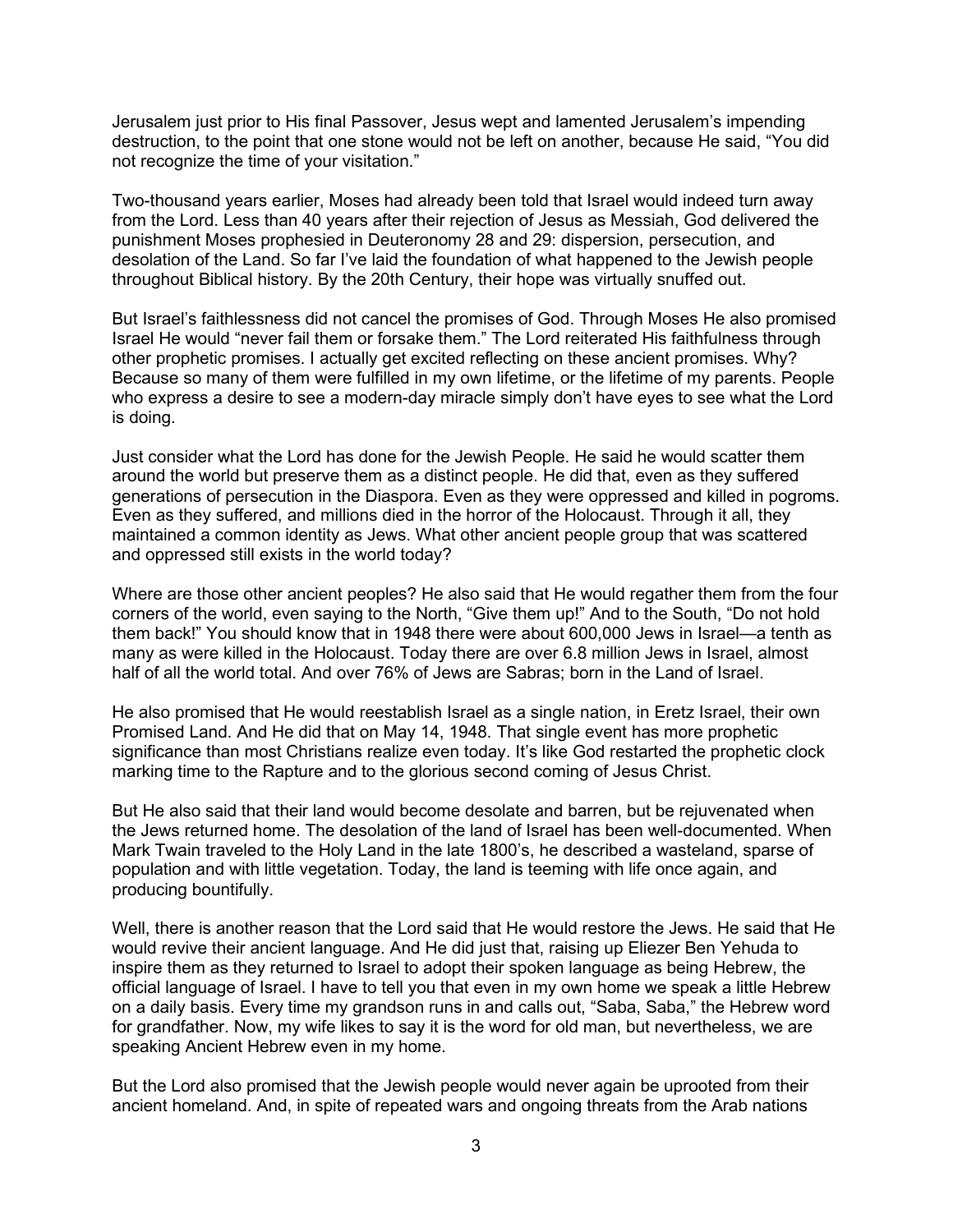that surround Israel, He has protected and preserved the Jews in Israel. Through an incredible resurgence He made their military "like a burning torch among sheaves" giving them miraculous victories over far stronger and more numerous foes.

He said that in the end times, Israel would once again possess its ancient capitol Jerusalem. Jesus explained that "Jerusalem would be trampled underfoot by the Gentiles until the times of the Gentiles are fulfilled." And that era ended on June 7, 1967 when the Jews regained sovereignty over the city. The chief rabbi of the IDF was so excited that he hurried to the Western Wall, blew a shofar, and cried out, "I proclaim to you the beginning of the Messianic Age."

The Lord also said that when the Jews were regathered and in control of Jerusalem, the entire world focus would come on Israel, and specifically Jerusalem. Well, in the first 10 years after the United Nations Human Rights Council was established in 2006, Israel was condemned 62 times. Syria, North Korea, and Iran combined were condemned less than half as often.

Regardless, there are other dangerous currents evident in the American political scene. The rising voices of the Left include radicals like Alexandria Ocasio Cortez, Ilhan Omar, and Rashida Tlaib, all vocally opposed to Israel. This is actually how the world perceives that wing of the Democratic Party. This is a picture from BBC News for example. And the radical leftist wing of the Democratic Party is supportive of organizations like Black Lives Matter, which has openly touted its anti-Israel ideology. Interestingly, I've observed that in all the major riots and Black Lives Matter protests around the nation, rabid anti-Semitic activists like Linda Sarsour manage to show up to spout their hate-filled propaganda. And movements like Boycott, Divest, and Sanction have been mainstreamed on American college campuses from coast to coast, filling young minds with anti-Israel mentalities.

There is one other recent development on the political scene that will bear on the future. Just in recent months Donald Trump announced that peace negotiations had produced the Abraham Accords. This was a declaration of normal relations between Israel and Bahrain and the United Arab Emirates. These two tiny Arab states, amazingly rich with petrodollars, have decided to normalize their relationship with Israel, meaning diplomatically, economically, and at least to a degree militarily.

The impetus for this agreement is not an elephant in the room but really the tiger on the other side of the Persian Gulf. You see ever since Iraq was defanged as both a threat and a regional counterbalance by America, Iran has emerged as the looming menace in the Middle East. The ayatollahs and radicalized Muslims ruling Iran want to destabilize neighboring countries and solidify Arab hatred of Israel.

*Dr. Reagan:* We are going to pause here for a brief announcement, and then we will return to Colonel Moore's presentation.

# **Part 2**

*Tim Moore:* This brings us to what God will do through the Jewish people. The Lord made this promise to Abraham, He said, "All the peoples of the earth will be blessed through you." And that promise has been kept down through the many centuries as God has poured out blessing through the Jews. That happened in many ways.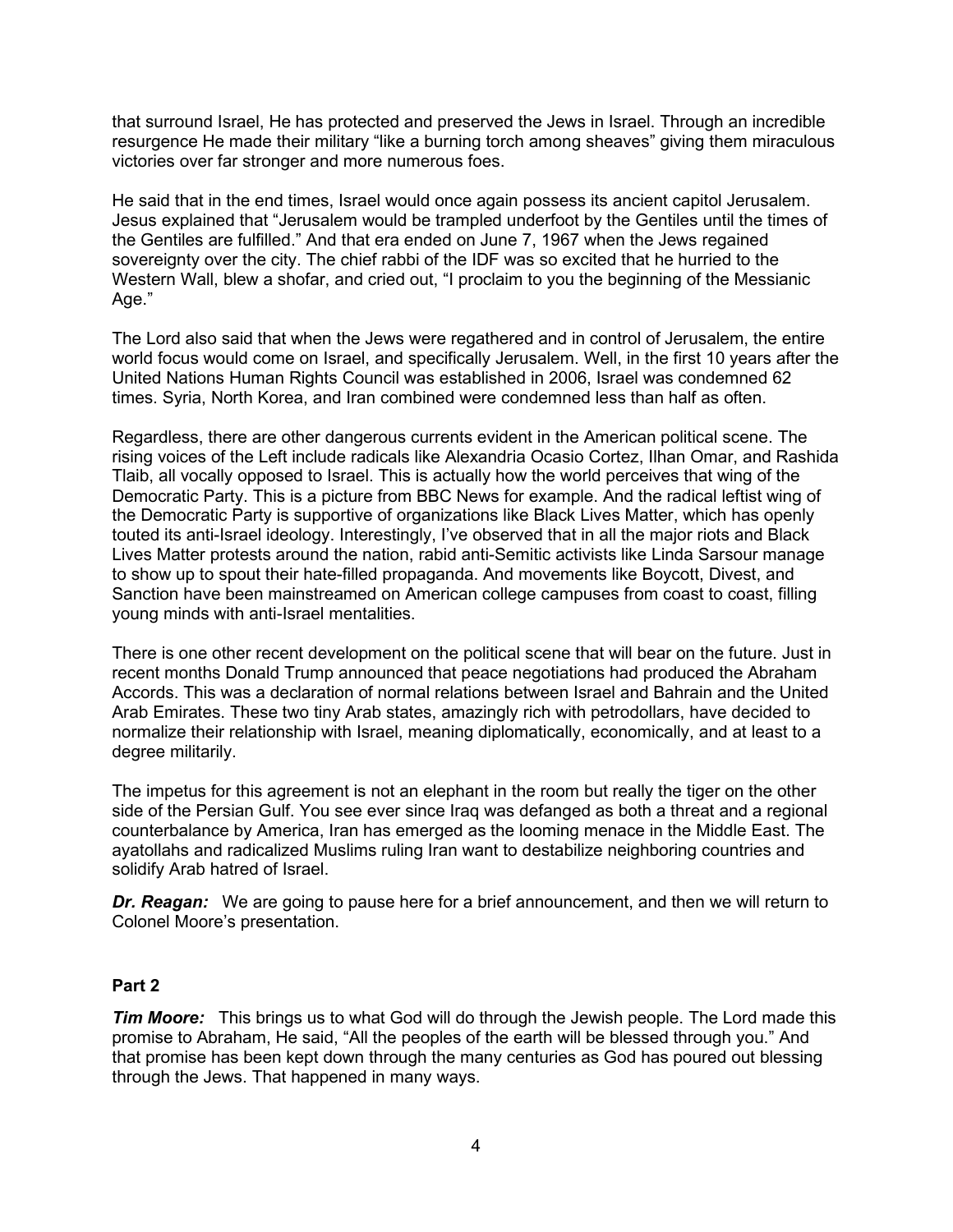First, Jews gave the world monotheism. Joshua 24:2 tells us that Abram hailed from a family of idol worshippers. But the LORD Himself called Abram to follow Him to a promised land. And then even in Canaan, the polytheism of idol worship was rampant, and led to horrific practices like temple prostitution and child sacrifice.

Genesis records that Abram believed in the LORD, and He credited it to him as righteousness. In the generations that follow, the LORD God revealed Himself more fully, to the point that the great I AM allowed His glory to pass before Moses and proclaimed, "The LORD, the LORD God, compassionate and gracious, slow to anger, and abounding in lovingkindness and truth; who keeps lovingkindness for thousands, who forgives iniquity, and transgression and sin; yet He will by no means leave the guilty unpunished." Moses communicated the singular nature of the God of Israel in the famous Shema of Deuteronomy 6:4, where he said, "Hear, O Israel! The LORD is our God, the LORD is one!"

Well, the second way that the Lord blessed the world through the Jews is He also gave us the Word of God. Time, and time, again the prophets would proclaim, "Thus saith the LORD." Their words were written down, first on stone tablets delivered to Moses, and then in parchment scrolls. Jewish scribes took great care in recording and preserving God's Word. And although the Jews did not always obey His word, they typically displayed a reverence for it, as when the people stood when Ezra opened the book.

The writer of Hebrews said that God "spoke to the fathers in the prophets in many portions and in many ways." And we have those accounts because they were written down and preserved through the generations. Jesus also bore witness to the validity of God's Word every time He said, "As it is written…"

The third way God blessed the world through the Jews was His gracious relationship with His chosen people, which demonstrated the power of a covenant relationship with the living God. Francis of Assisi said, "Preach Jesus; and if necessary use words." Whether they ever speak of God, the Jews offer a living testimony of either blessing or discipline in that covenant.

For instance, as they entered the Promised Land under Joshua's leadership, when the Jewish people were faithful and obedient they were victorious against all odds. The walls of Jericho came tumbling down and idol-worshipping pagans fled before them. But when they strayed, disobeying, and dishonoring the LORD, they experienced defeat and despair. Throughout the long record of the Old Testament, that same pattern is repeated over and over, "the blessing or the curse" as outlined in Deuteronomy 11:26-28. And even when Israel was being disciplined as a beloved son, it was never cast aside. That is a testimony to God's faithfulness and His grace, as Paul made clear in Romans 11.

But the greatest way the Jewish people have blessed the rest of the world, the most important blessing delivered through them was the Messiah, Jesus Christ. Foretold throughout the Old Testament, Jesus is the Promised One, the Savior who came to deliver His people from bondage. He was foreshadowed by Joseph, and Moses, and David. He was prophesied by Isaiah and all the other prophets. The hopes of the Jewish people and the fears of those opposed to God's eternal plan were met in Him.

My friend Amir Tsarfati makes an important point. As an Israeli believer, he points out that Jesus came 2,000 years ago as a Jew. He was born to a Jewish mother, submitted to a Jewish father, ate Jewish food, spoke the language of common Jews, learned Jewish Scriptures, worshipped at the Jewish temple in the Jewish capitol, called 12 Jewish men to be His disciples, addressed Jewish expectations about the Messiah, and was crucified under a sign that read, "King of the Jews".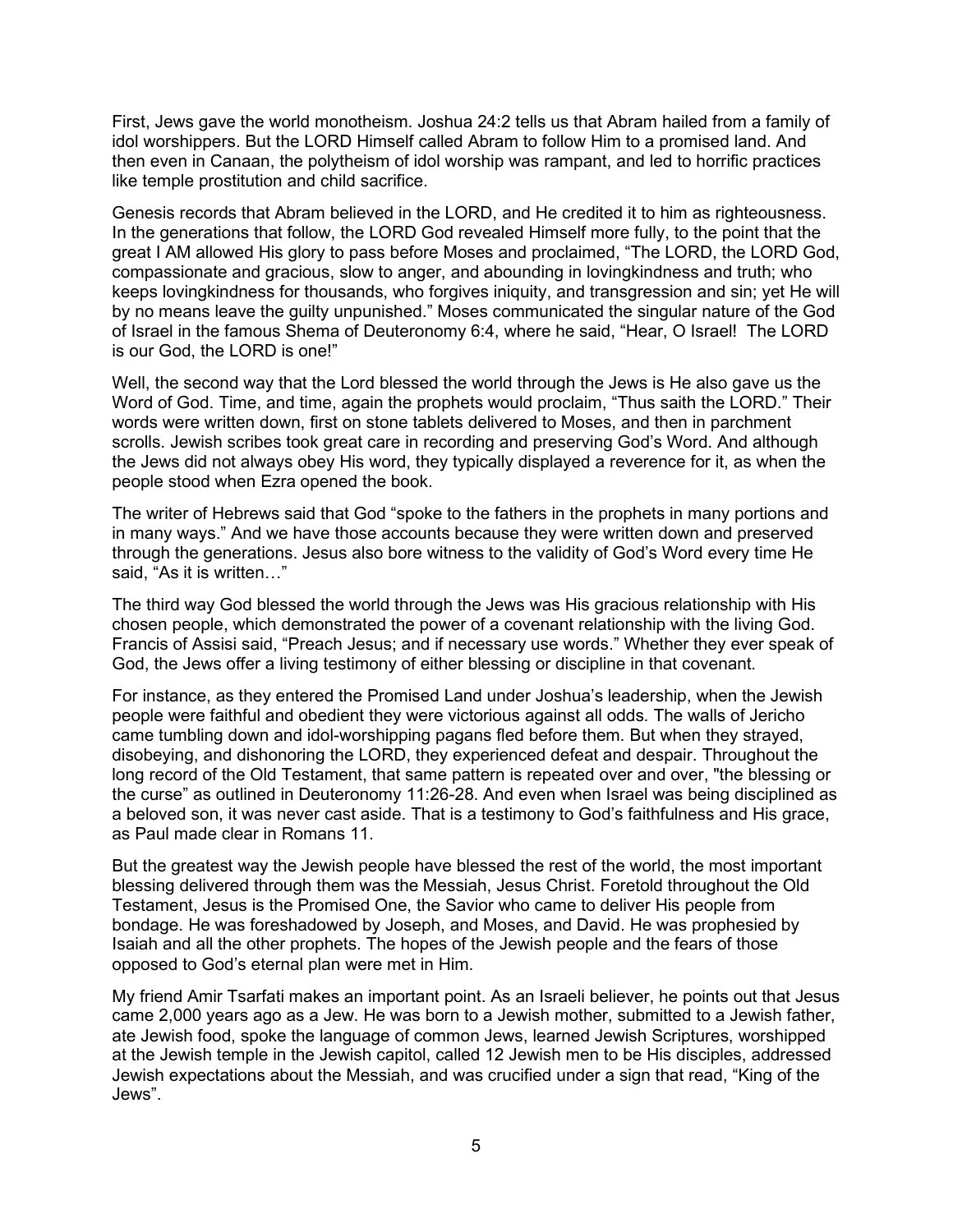The point of all these blessings poured out into the Jewish people is that they were also meant to flow through them to the rest of the world. Knowledge of the one true God, revelation offered through His living Word, a covenant relationship as fruit-bearing branches anchored in Him, and the Messiah who embodied the true God, the living Word, and the life-giving Vine. The Jews were supposed to be a conduit, not a reservoir of blessing. You know, in spite of themselves, at least at times those blessings have reached the rest of the world. Gentile followers of Jesus Christ know the true and living God, the God of Abraham, Isaac, and Jacob, Who first revealed Himself to those patriarchs of the Jewish people.

We have the written Word of God because Jews anointed by God's Holy Spirit wrote down the revelations He gave to them, both in the Old Testament and the New. When Paul asked rhetorically, "What advantage has the Jew?" his first example is "that they were entrusted with the very oracles of God." Thankfully, God's Holy Spirit ensured that those oracles, His anointed Word, were incorporated into the canon of Scripture that we call the Bible.

The Jewish people also provided a living testimony of a covenant relationship. When they were faithful and obedient to God, He poured out blessing on them. And when they strayed and disobeyed, He chastised and disciplined. Without a word the Jews bear witness to the faithfulness of God and the power of His promises.

Finally, it was through the Jewish people that the Messiah came. Jesus is called the Son of David for a reason, that title demonstrates His royal Jewish lineage and proves that God was faithful to His promise to the ancient king who was called a man after His own heart. Paul asked, "Is God the God of the Jews only? Is He not the God of Gentiles also? Yes, of Gentiles also." So, it's pretty good theology to proclaim, "My boss is a Jewish carpenter!" The Psalmist understood this when he wrote Psalm 67, he said, "God be gracious to us, the Jewish people, and bless us, and cause His face to shine upon us, that Your way may be known on the earth, Your salvation among all nations. Let all the peoples praise You, O God, Let all the peoples praise You. Let the nations be glad and sing for joy."

Well, now that the ancient prophetic promises are coming to pass, and being fulfilled, what is God doing today right before our eyes among the Jewish people?

First of all, He is still honoring His ancient covenant with Abraham, Isaac, and Jacob. He is keeping His word.

God has poured out blessing on the Jews, giving them notorious skills in music, and art, and professions, and medicine, and science, which has in turn blessed the very nations where they were scattered. So adamant was God in His commitment to the Jews that He inspired Isaiah to write, "Can a woman forget her nursing child and have no compassion on the son of her womb? Even these may forget, but I will not forget you. Behold, I have inscribed you on the palms of My hands."

He told Jeremiah, "If the fixed order of the sun and the stars in the sky and the waves of the sea ever cease, or the heavens above can be measured, then the offspring of Israel will cease from being a nation before Me forever." That means that even Israel's faithlessness cannot negate the promises of God. And in the season of the Jesus' return, it also means that all the ancient prophecies regarding Israel have come to pass in spite of Jewish unbelief and faithlessness.

You know most Jewish people today are united by their heritage, not their faith. In spite of an influential fraction of Orthodox Jews for instance, Israel remains a largely secular nation; 54% of Israeli Jews see themselves as non-religious. And even in the United States, almost 30% of Jews do not even believe in God. But God's end time promises were not based on Jewish faithfulness. Ezekiel foretold the manner of Israel's regathering over the past century. He said,